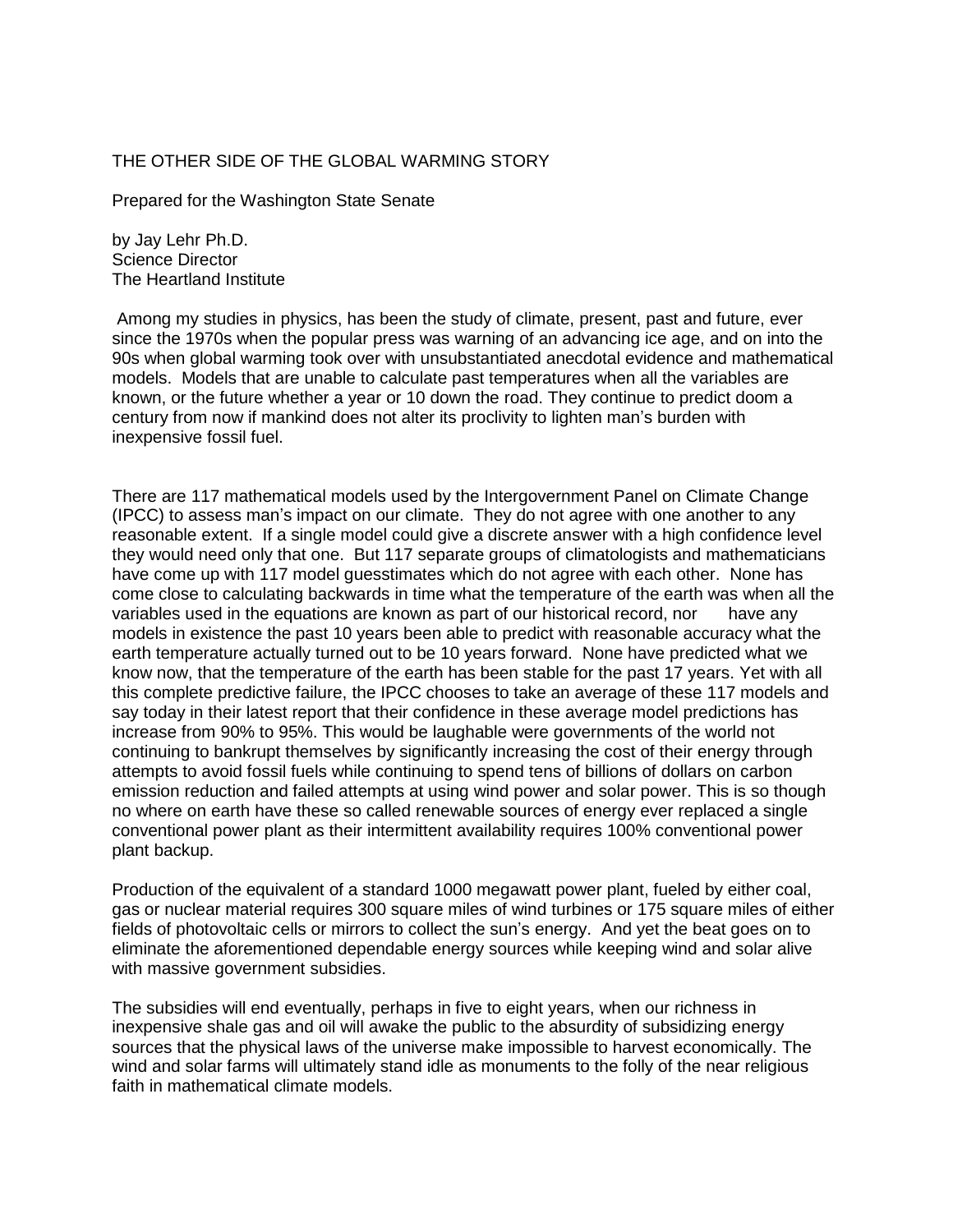The media has promoted unwarranted fear and unmitigated arrogance as to man's impact on his climate. I will attempt to set the record straight or at least level the playing field with some irrefutable scientific facts.

`

1 - While temperatures have fluctuated over the past 5000 years, today's earth temperature is below the average for these past 5000 years.

2 - Temperature fluctuations during the current 300 year recovery from the Little Ice Age, which ended around the time Washington's soldiers were freezing at Valley Forge, correlate almost perfectly with our sun's changes in activity level.

3- The National Aeronautic and Space Agency (NASA) has determined that during the time the Earth was warming in the past century so was Mars, Pluto, Jupiter and the largest moon of Neptune.

4- We know that 200 million years ago when the dinosaurs walked the Earth, average Carbon Dioxide concentration in the atmosphere was 1800 parts per million, more than four times higher than today.

5- If greenhouse gases were responsible for increases in global temperature, then atmospheric physics shows that higher levels of our atmosphere would show greater warming than lower levels. This was not found to be true during the 1978 to 1998 period of .3 degrees centigrade warming.

6- 900.000 years of ice core temperature records and carbon dioxide content records show that CO2 increases follow rather than lead increases in Earth temperature which is logical because the oceans are the primary source of CO2 and they hold more CO2 when cool than when warm, so warming causes the oceans to release more CO2.

7- The effect of additional CO2 in the atmosphere is limited because it only absorbs certain wave lengths of radiant energy. As the radiation in that particular wave length band is used up, the amount left for absorption by more of the gas is reduced.

8- While we hear much about one or another melting glaciers, a recent study of 246 glaciers around the world indicated a balance between those that are losing ice, gaining ice, and remaining in equilibrium.

9- It is amusing that the polar bear has become the symbol of global warming while its North American population has increased from 5000 in 1960 to more than 25,000 today.

Although the court of public opinion already weigh climate change as a very low economic priority, the media continues to uncritically accept and vigorously promote shrill global warming alarmism. The United States government budgets \$6 billion a year for climate research supporting a growing industry of scientists and university labs that specialize in the subject of man caused climate change rather the search for evidence wherever it might lead. It all adds up to a significant institutionalization of the impulse to treat carbon as a problem.

Climate change is not a scientific problem that found political support. It is about eco-activists and politicians who found a scientific issue they feel can leverage them into power and control. The environment is a great way to advance a political agenda that favors central planning and an intrusive government. What better way to control someone's property than to subordinate one's private property rights to environmental concerns.

While the most extreme environmental zealots may be relatively few in number, they have managed to gain undue influence by exploiting the gullibility of many ordinary and scientifically untrained people, willing to believe that the planet needs saving from man's excesses. Perhaps it is a psychological throwback to those earlier civilizations that offered human sacrifices to the